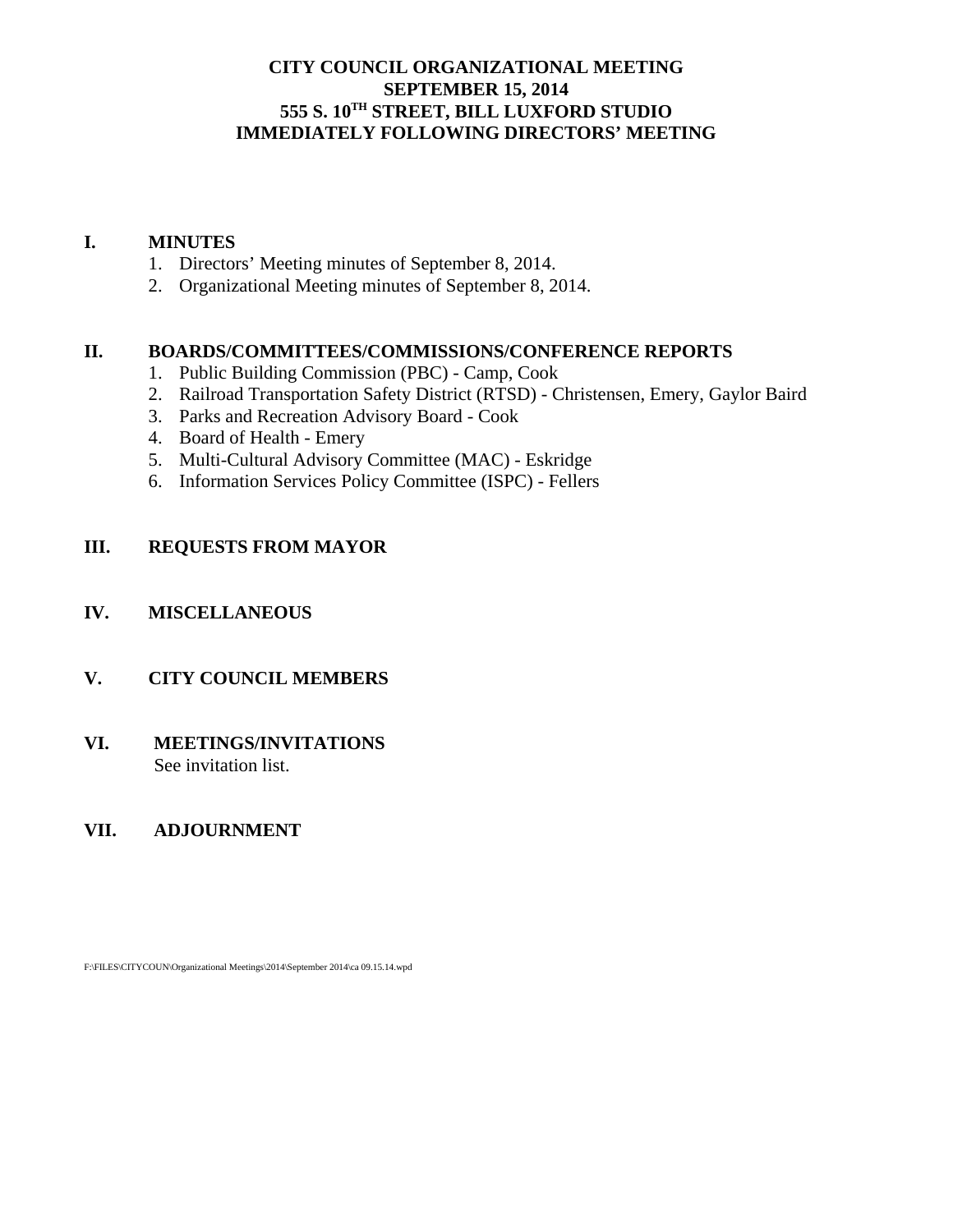#### **MINUTES CITY COUNCIL ORGANIZATIONAL MEETING SEPTEMBER 15, 2014**

**Present:** Doug Emery, Chair; Trent Fellers, Vice Chair; Carl Eskridge; Jon Camp; Roy Christensen; Jonathan Cook; and Leirion Gaylor Baird

**Others:** Roger Figard, City Engineer; and Rick Hoppe, Chief of Staff

Chair Emery opened the meeting at 2:15 p.m. and announced the location of the Open Meetings Act.

#### **I. MINUTES**

- 1. Directors' Meeting minutes of September 8, 2014.
- 2. Organizational Meeting minutes of September 8, 2014.

With no corrections the above minutes placed on file in the City Council office.

#### **II. BOARDS/COMMITTEES/COMMISSIONS/CONFERENCE REPORTS**

#### **1. Public Building Commission (PBC) - Camp, Cook**

Cook stated they discussed the sally port. Camp added the sally port is beneath the old County jail and now more expensive, so we extended the time for rebids. Requested a 4 month construction period, with one response. Cook commented extending to a six month schedule, two more weeks to bid. Hopefully we'll get other bids. The one received was very high.

Cook stated at the H & H Parking Lot added landscaping to meet city standards. Missed and now making sure of the proper amount. The PBC then discussed the South Haymarket plan.

He commented that Krout led a discussion regarding our campus, including upgrading campus security cameras. Will bid out new cameras/system, ours is quite old. Expect difference to be significant with high resolution cameras which hold the video longer. The Sheriff's office manages with the issue of digital videoing. Need very tight control over who has information access, as it may be used as evidence. Also, cameras may be recommended at the 555 S.  $10<sup>th</sup>$ facility.

## **2. Railroad Transportation Safety District (RTSD) - Christensen, Emery, Gaylor Baird** Handout by Roger Figard, City Engineer

Gaylor Baird brought data regarding the considerations faced with the South Beltway. The financials are basically from the levy, and focusing on amounts.

Figard stated the handout is a copy of the approved RTSD budget. Capital expenditure was just under \$6 million. Possibly a little over when you add other items. The budget has a 6 year and 12 year CIP. For financial purposes has been shown to the Board. This CIP has two major projects. Adams and 33<sup>rd</sup> Street, plus funding the anticipated city share in relationship to the South Beltway railroad tracks. Over 6 years 13 or 14 million dollars. Camp inquired on amounts for the two projects. Figard replied the South Beltway is \$13 to \$14 million. Camp questioned total specific project amounts, \$46 million? Figard said on Adams and 35<sup>th</sup> suggested was environmental work, engineering. Proving a project with the RTSD guide. For a viable project, and we're ready, start buying right of way and new construction. The goal was the RTSD to fund 50% and 50% being a combination of railroad and Nebraska Department of Roads funds using federal high hazard elimination funds. The dollars in this CIP are just RTSD dollars. Emery added, in addition there's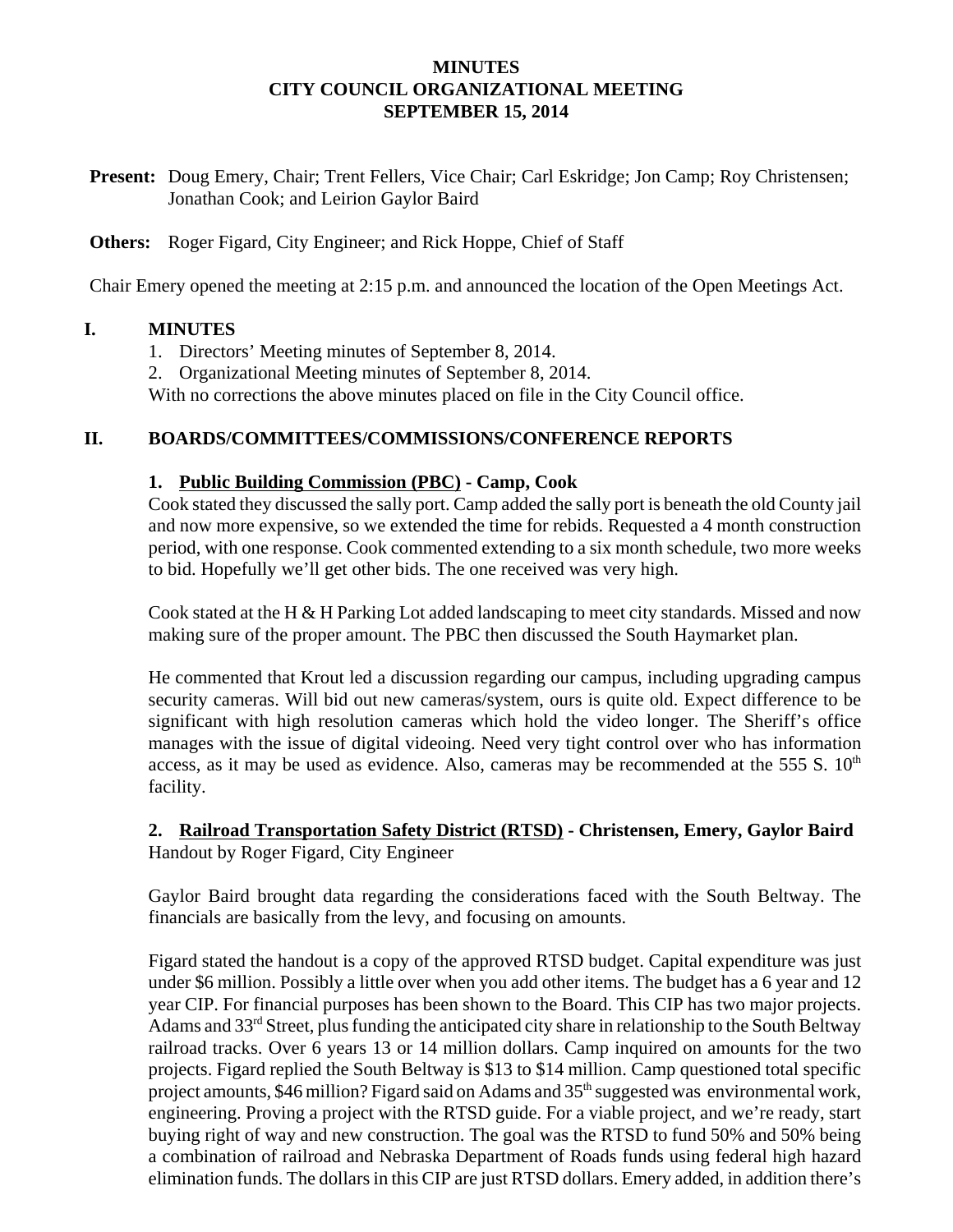some NRD money.

Figard stated the Board approved this budget in June. Recommended sending the County Board a request for a full levy of 2.6¢. In August the levy granted to the RTSD was 1.3¢, not 2.6¢.

On the 3<sup>rd</sup> sheet the top half is cash flow at 1.3¢. The 5<sup>th</sup> column is net revenue. Operating and capital project expenditures in the next 2 columns. Far right shows if a  $1.3¢$  levy continues trying to fund the CIP shown for 2018. We'll go from \$1 million in black to nearly \$6 million in red, continuing to go down.

Conversely, as shown in the lower section, if the district maintains the 2.6¢ levy, with the same projects and same operating budget, they can stay in the black and have a cash balance.

Figard stated if the levy isn't continued, and not maintained, decisions would have to be made on the 2 major projects in the RTSD future CIP. Cannot do both with  $1.3¢$ . One would be delayed, or preferred. Figard added it is exciting that if the levy can be maintained the projects will be done.

Emery stated we don't bond, but accrue money as we go. The less money accrued the more difficult. The other item heard at the Board meeting, and possibly taken out of context is the question of if there is enough money to do this year's budget? Figard replied yes, but not enough coming in. Even if we bonded, some projects don't run cash flows, but is borrowed money we pay back. Need revenue in order to pay the bonds. Christensen commented people say there's \$13 million. But we need before we spend. Emery agreed, adding a main item was the County Board Chair saying, there's still money to do the South Beltway if we lower the levy. Need to let people see not necessarily and if it was would be under the guise that 100% of the money would come from the RTSD, but there are other projects to be done equally as much.

Camp asked if there's a single budget for the beltway bridges? To spend or just allocating on paper? Figard replied Roads Department is a real partner. They will work with us and RTSD. Collected money could be paid up front or we wait and pay as we go. For the purpose of this exercise have shown equal installations over 6 years to get approximately \$13 million. Camp asked, so all carried over? Figard agreed. Camp heard \$46 million for the No.  $33<sup>rd</sup>$  project. Thought half would be from other sources. Was \$46 million carried over, or just half? Figard replied the \$46 million shown on the CIP is all RTSD money. The RTSD funded the money the first 6 years and shown on the sheet, \$16 million. All RTSD money. Starting the  $7<sup>th</sup>$  year and going out, the rest of the \$5 million every year is what the RTSD would owe. The \$5 million a year comes from others. The other money is not in this cash flow, but RTSD money is all there.

Camp stated when added up it's \$46 million, half is non RTSD. Now saying that \$46 million is RTSD, and on top would be other. Figard said whatever \$5 million is on that. There's \$30 million, and if the final total of cost, the \$30 million represents half of construction costs of the initial. Another \$30 million would come from the State and others. Camp asked if it would be a \$76 million project? Figard replied the estimate over 10 years was approximately \$76 million.

Figard stated while there is money in the RTSD budget for the South Beltway, there's currently no agreements between the City, State or RTSD to expend. The money's in the budget, but no authorization. Christensen added the money would accrue without being spent, until we had an agreement. Assuming it was funded, with Figard agreeing.

Fellers asked if the RTSD pays after the project is done, or as they go? Figard said some of both. On SW 40<sup>th</sup> the District gave the City the money. On Hickman's viaduct they billed and we paid.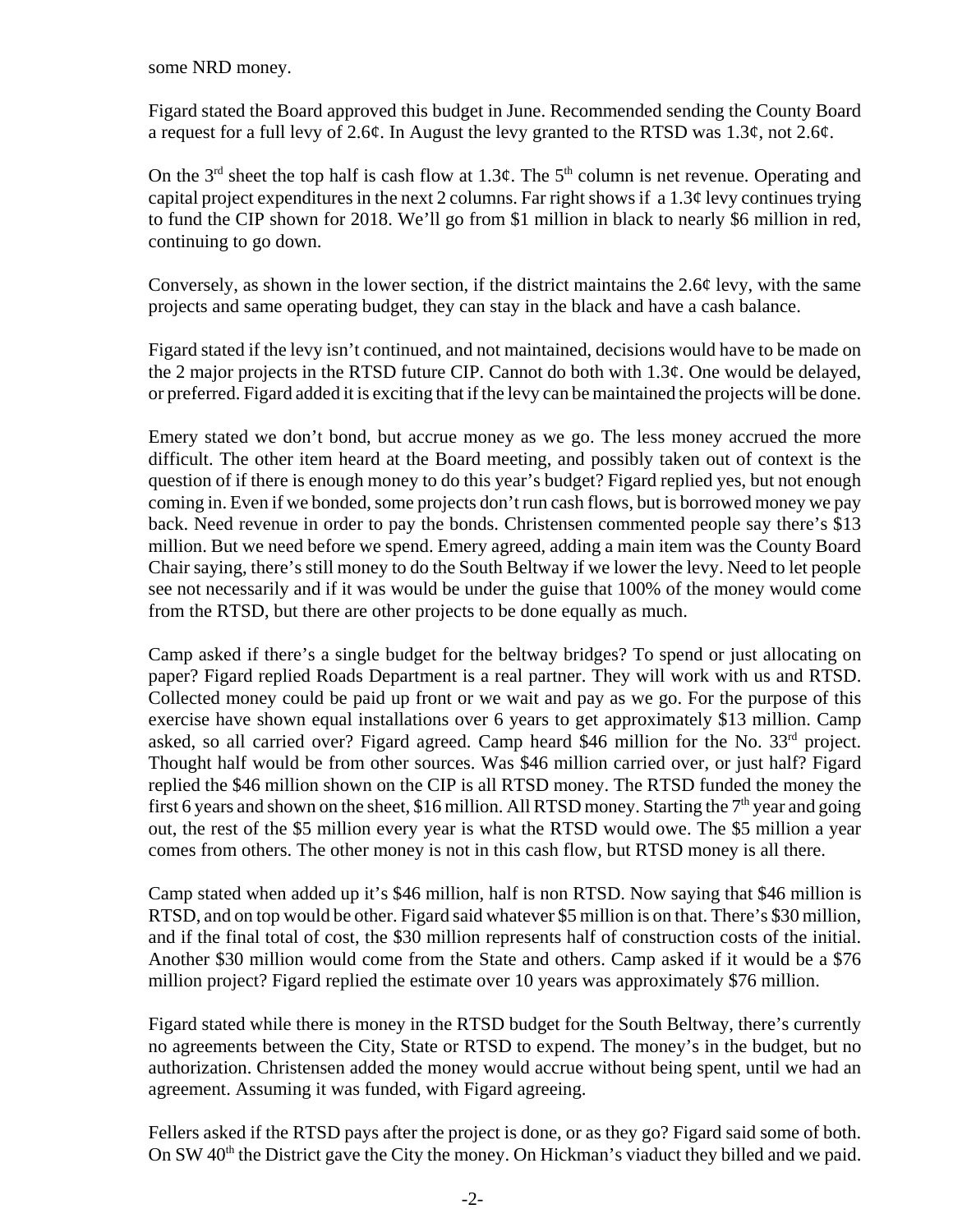Both ways. We did the same for the quiet zone and Waverly's quiet zone. Fellers heard the State would pay up front on the South Beltway, has the RTSD ever agreed to that type of payment? Figard said they discussed with the State, as our RTSD money needs to be budgeted yearly. If we collect \$2,167,000 in year 1 and don't spend but to keep accruing, the next year it lapses and then need to budget \$4,334,000 million. Double. As it accrues it may give the community a false sense of whether we are being good stewards of the money. The State is willing to discuss that with an agreement possibly yearly we pay them that money and they can use but we get credit.

Gaylor Baird stated there were discussions about acquiring the right of way earlier, when land is cheaper, but we don't have enough certainty on the project.

Emery added all items a little jeopardized depending on funding or the levy. Camp asked an explanation from the County Board on the \$25 million in the hole? Emery replied when discussed last year after they cut it they said it would be a one year cut. Anderson's response was it was a difficult budget and they had to make a choice. Emery stated every budget is tough and you make choices, but clearly they believed this money could be used for their budget.

## **3. Parks and Recreation Advisory Board - Cook**

Cook stated they briefly discussed the golf plan. The Golf Committee will meet and send a proposal for fee increases and their annual work plan. The Golf Program fees have not supported the Capital Improvement Program, and for years the courses not kept up. The proposed fee increases will help raise approximately \$600,000 a year for capital improvements. The fee increases come in 2 years at 4% a year. Maybe need 5% a year, or might have to go with a larger increase like 6%. Think smaller, more even increases explaining the use and the course benefits.

Cook added they had a staff report on different projects, such as the approved sports facilities. The Great American Sports Park may open in the spring of 2016 not 2015. This park still limited in the kind of clientele it will serve. Speedway Sporting Village appears to be on schedule, and next spring should have one field open. Breslow Ice Center is looking at August 2017, then discussion on a future indoor facility for swimming competition practice. The schools have but are smaller. Possibly UNL needs to take the lead. Then discussed dog parks, instead of runs. A lot of demand. They would have equipment and larger, with possible fences, water, trails, play equipment, clean up supplies. Some locations in town have large demand. Cook added they also received a presentation on outdoor fitness equipment. Apparently other countries have places in parks focusing on outdoor fitness, and companies who make just outdoor equipment. They call them Senior Parks but all ages use. Will look into.

With the Pinewood Bowl master plan need to work on behind the stage facilities for loading and unloading. Discussed the No. 48<sup>th</sup> Street landfill reuse and will update our 10 year master plan, done in the off budget year. Maintenance ongoing and possibly new facilities. Under announcements was Tower Square. Dedication/lighting ceremony moved to October  $8<sup>th</sup>$  but the lighting will now be in December. On October  $12<sup>th</sup>$  there is a Party in the Parks at Tower Square.

Camp asked on the golf fund any discussion on concerns expressed by some Board Members on the administrative fees? Cook replied, not discussed. Camp then stated, dog parks, aren't dogs permitted in our regular parks? Cook said yes, just follow the rules. These places have rules presumably different with other amenities.

Fellers added it creates a better more socialized dog to see and interact with other dogs. Off and on the lease. Camp asked how this is different from dog runs? Fellers replied notice the fence by Holmes Park and the one on  $1<sup>st</sup>$  Street, they're all we have. Dog parks, especially in cities where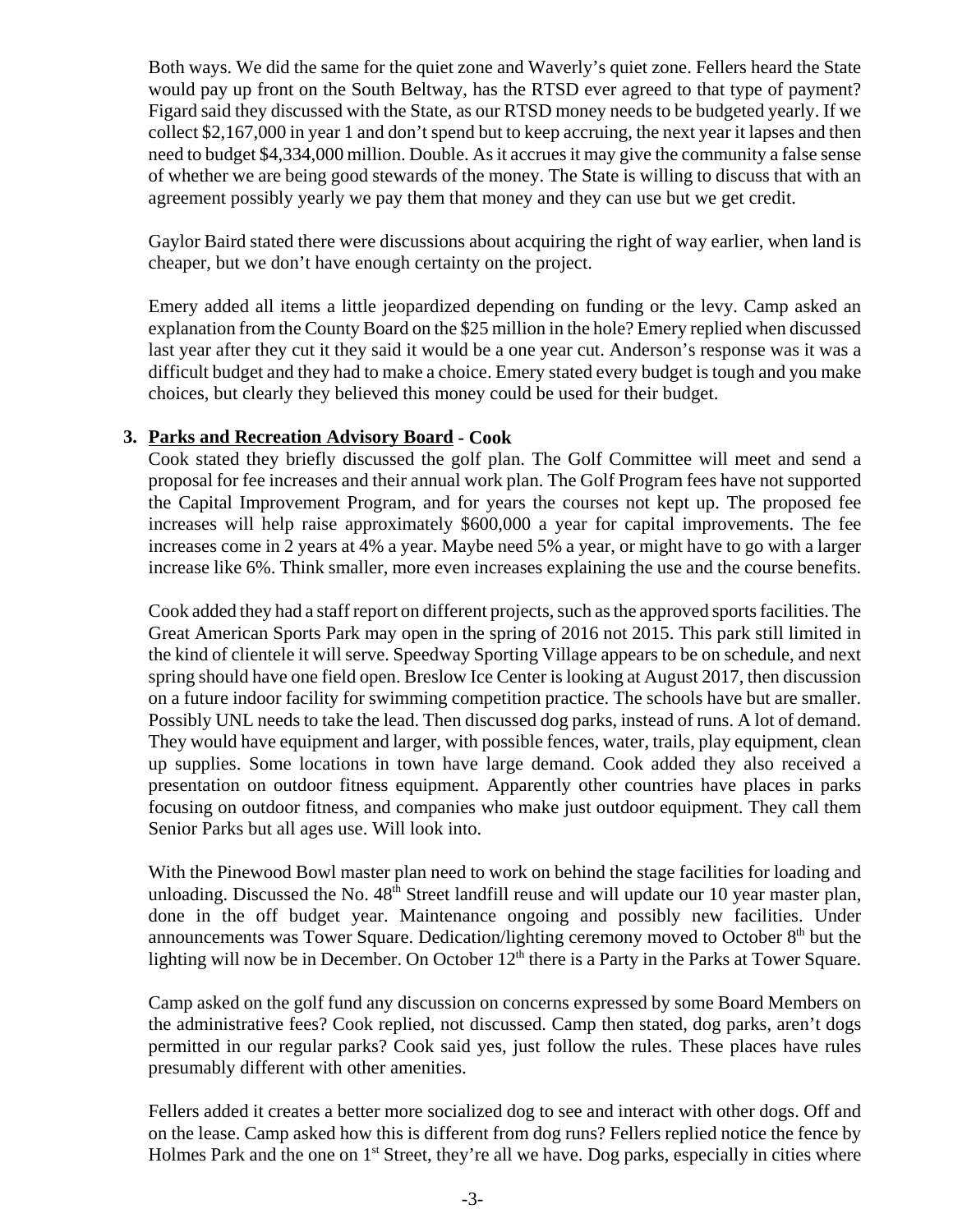there isn't a lot of space for dogs to run off the lease. It's possibly a large space fenced where dogs could run and interact. When we lived downtown we had two dogs and this would have been a great place to go. In our building several people had dogs and really nowhere to go downtown to have them run. Cook agreed with the demand from downtown properties. Fellers commented when they went to the run maybe once or twice a month and the only experience to let our dogs off the lease and run. Somewhere downtown would work.

Camp stated regarding parks talked about the fact there's about 65,050 acres of parks, 10 square miles in city. Depending on the budget maybe just adjusting. Cook said the Parks Board before has made recommendations to reduce the amount of new parkland. No push for less parkland. If Council Members feel it's important then we address in future comprehensive plans.

Eskridge said he and another Council Member met people to discuss the set building for the Pinewood Bowl. The challenges they have. Before we used Pinewood Bowl for concerts they could build and not be disturbed but now with other uses they're looking for other space. Cook replied they also discussed. Now trying to figure out a plan to allow the different uses to work with better coordination. With concerts it makes it hard to rehearse and for them to have their sets there. We need better facilities behind to help coordinate and manage better.

Camp stated downtown have the Kennel Inn to open, with a nice area, and would be a place if anyone moved downtown.

## **4. Board of Health - Emery**

Emery stated couple gentlemen came forward concerned about smoking in cars with children. There are currently 6 states with legislation against. There are some troubling numbers. The Stanford study showed vehicle air quality within 20 seconds of lighting a cigarette, using air quality index established by the EPA, surpasses the hazardous level. Even if you roll down a window 6 inches the smoke pools near the rear of the vehicle, where we put our kids. We determined a State issue and not one for us.

He added the Home Visitation program, done jointly with Cedars Youth Services, is a way to reduce child maltreatment, family violence, reduce crime, and get kids into homes with services. The program was just given national accreditation.

## **5. Multi-Cultural Advisory Committee (MAC) - Eskridge**

Eskridge stated the Committee met with Police Department representatives and discussed how LPD deals with racial issues, in light of the Ferguson, Mo. and New York events which happened recently. What we're doing locally to train law enforcement to have outlets for citizens where they feel there's been different events they want to report and to follow them up.

## **6. Information Services Policy Committee (ISPC) - Fellers**

Fellers stated they went over certain systems, developments, and updates which they're doing in the back shop. Report is available if requested. Discussed the interlocal and with our Chair they'll set up a briefing on the interlocal, possibly at our next joint meeting with the County.

Fellers stated we'll receive 2 documents, the new interlocal agreement and red line changes. It's been 15 years since the last update. Not substantial changes but some clarifying language.

We received a demo of the GIS Map portal from Jeff McReynolds, GIS Program Manager. Incredibly impressive. Shows all utility lines, all fiber optic cable in the ground by different grade. Practical applications with the GIS Map tool which could be used. An idea was from the Visitors